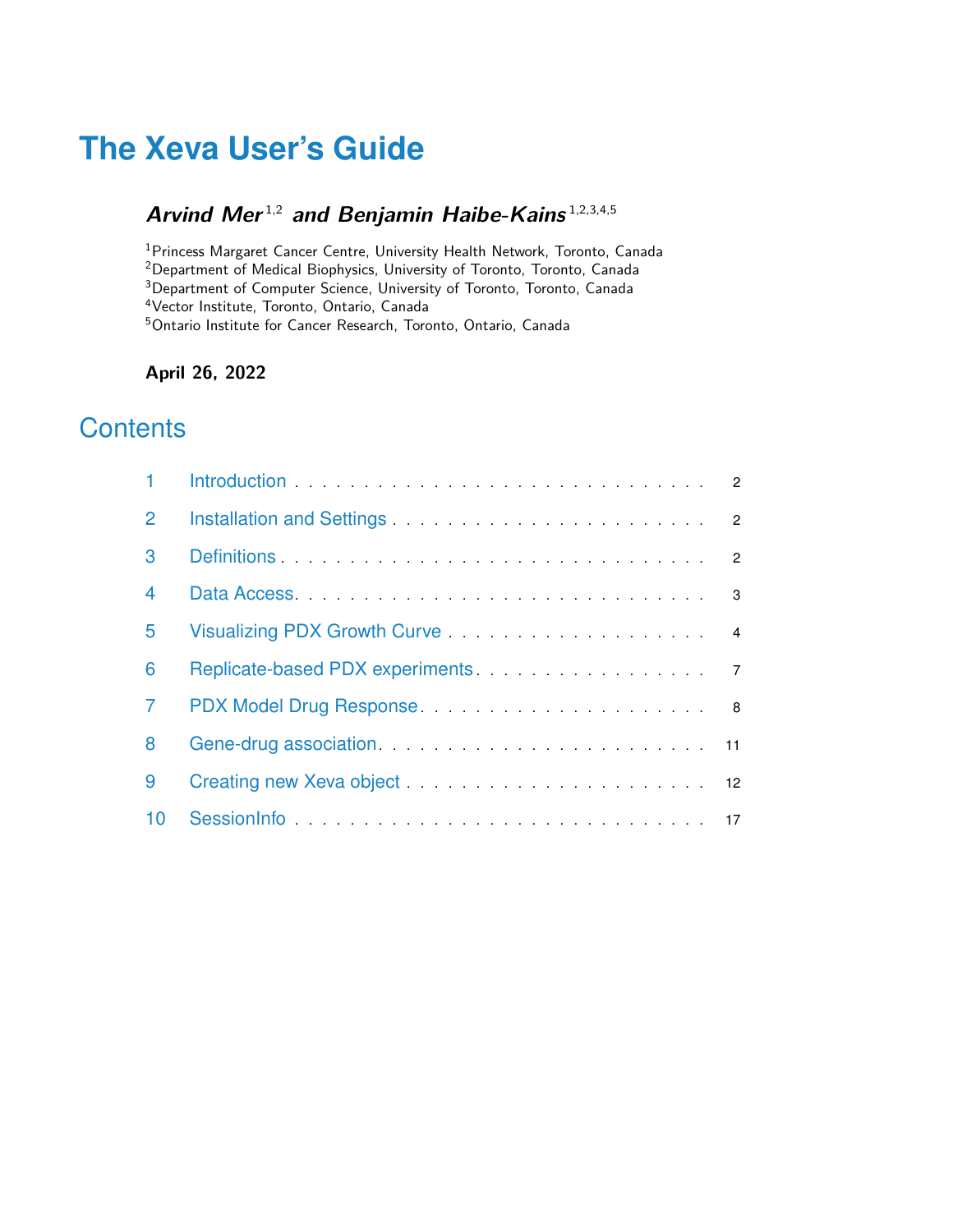### 1 Introduction

<span id="page-1-1"></span><span id="page-1-0"></span>The Xeva package provides efficient and powerful functions for patient-drived xenograft (PDX) based pharmacogenomic data analysis [\[1\]](#page-15-0).

# 2 Installation and Settings

Xeva requires that several packages be installed. All dependencies are available from CRAN or Bioconductor:

```
if (!requireNamespace("BiocManager", quietly = TRUE))
    install.packages("BiocManager")
BiocManager::install("Xeva", version = "3.8")
```
The package can also be installed directly form GitHub using devtools:

```
#install devtools if required
install.packages("devtools")
#install Xeva as:
```
devtools::install\_github("bhklab/Xeva")

Load Xeva into your current workspace:

library(Xeva)

Load the dataset you wish to analyze. For the sake of this tutorial, here we load the Novartis PDXE [\[2\]](#page-15-1) breast cancer dataset as an example:

```
data(brca)
print(brca)
## XevaSet
## name: PDXE.BRCA
## Creation date: Fri Sep 14 11:41:33 2018
## Number of models: 849
## Number of drugs: 22
## Moleculer dataset: RNASeq, mutation, cnv
```
### <span id="page-1-2"></span>3 Definitions

Before we further dive into the analysis and visualization, it is important to understand the terminology used in the Xeva package. In a **Xeva** object, the **experiment** slot stores the data for each individual PDX/mouse. With the exception of tumor growth data (time vs. tumor volume), for each individual PDX/mouse, you can access metadata such as the patient's age, sex, tissue histology, and passage information. All of this metadata is stored in the **pdxModel** class, where a unique ID called model.id is given to each PDX/mouse model. As for the tumor growth information, Xeva provides separate functions for retrieving and visualizing time vs. tumor volume data. We will see later how to get these data for an individual model.id, but first, let's define some other terms that appear in the Xeva package.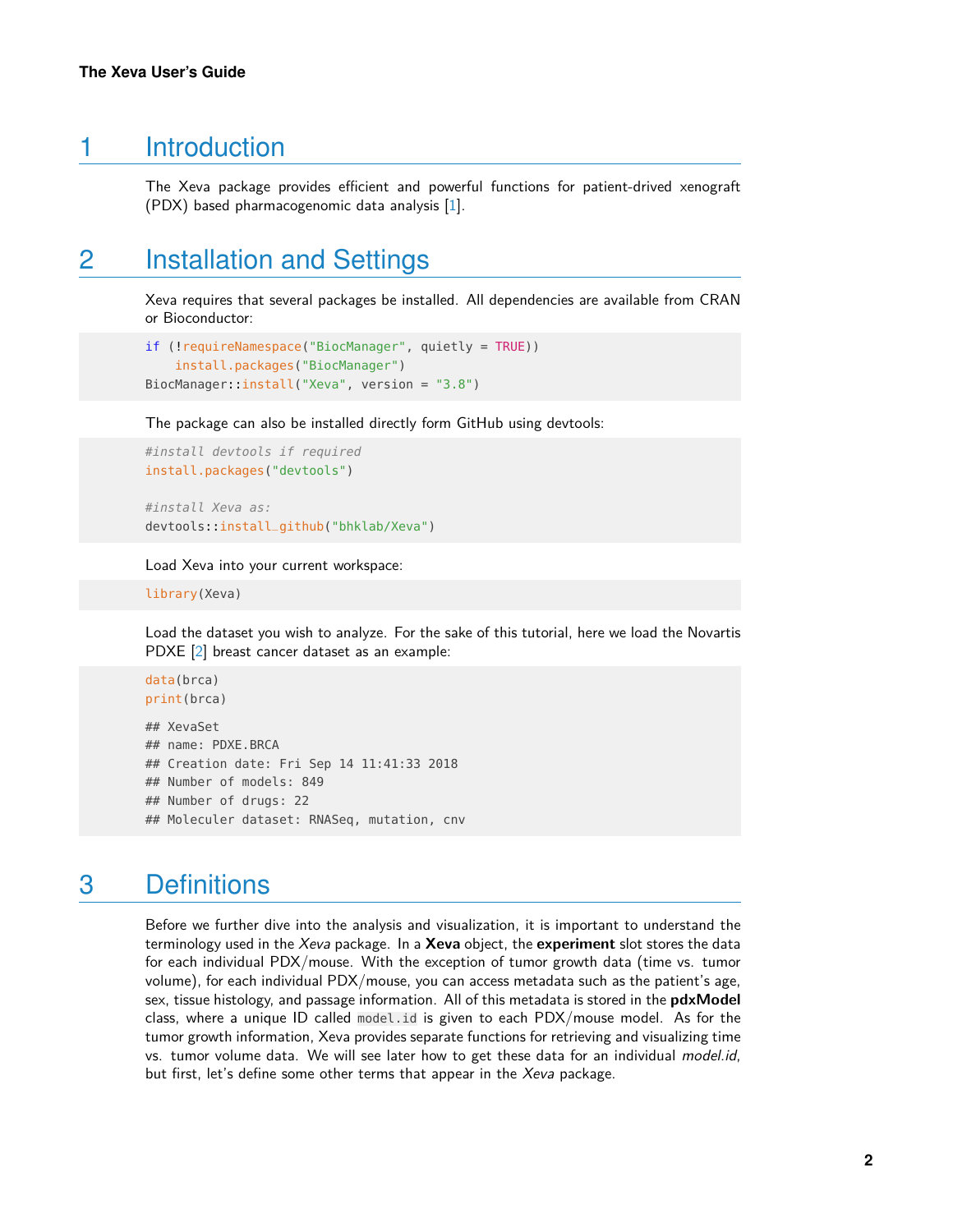A PDX experiment can be one of the two categories:

- **treatment** represents experiments in which the PDX receives some kind of drug (or drug combination)
- **control** represents experiments in which the PDX receives no drug

To see the effect of a drug, several replicate experiments are done for both the control and the treatment categories. In **Xeva**, a collection of PDX model.ids originating from the same patient is organized in **batches** (batch). A batch has two arms: control and treatment. This is illustrated in Figure [1.](#page-2-1)

<span id="page-2-1"></span>

#### **Figure 1: A PDX experiment**

The text under each of the PDX/mouse (ie. m1, m2, p1, etc.) denotes the model.id in **Xeva**. In this example, three PDXs are delclared as control (m1, m2, and m3). Similarly, in the treatment arm, 3 PDXs are given the drug paclitaxel (p1, p2, and p3), 3 are given tamoxifen (t1, t2, and t3), and 3 are given binimetinib (b1, b2, b3). The PDXs in the control arm and one of the treatment arms together constitute a batch. For example, control arm models (m1, m2, and m3) and treatment arm models (t1,t2, and t3) together create a batch called batch-2.

<span id="page-2-0"></span>A **Xeva** object binds together all individual experiments, batch information, and molecular data into one single class called XevaSet.

#### 4 Data Access

As mentioned earlier, **Xeva** stores metadata for each individual PDX model. We can retrieve the meta-information about each PDX, such as number of models and tissue type, using:

```
brca.mod <- modelInfo(brca)
dim(brca.mod)
## [1] 849 5
brca.mod[1:4, 1]## model.id tissue tissue.name patient.id drug
## X.1004.BG98 X.1004.BG98 BRCA Breast Cancer X-1004 BGJ398
## X.1004.biib X.1004.biib BRCA Breast Cancer X-1004 binimetinib
## X.1004.BK20 X.1004.BK20 BRCA Breast Cancer X-1004 BKM120
## X.1004.BY19 X.1004.BY19 BRCA Breast Cancer X-1004 BYL719
```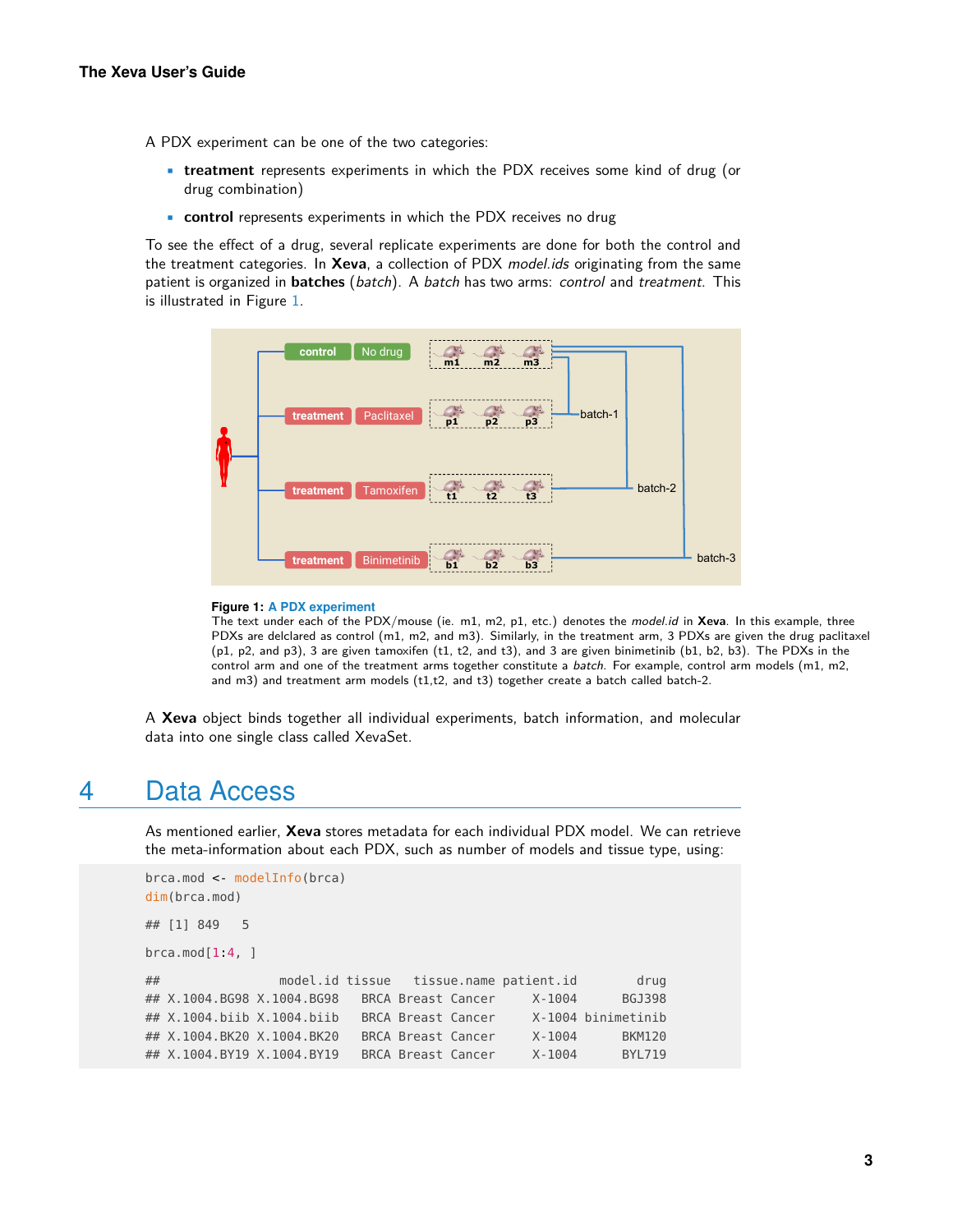The output shows that the *brca* dataset contains 849 PDX models. We can also see the time vs. tumor volume data for a model using:

```
model.data <- getExperiment(brca, model.id = "X.1004.BG98")
head(model.data)
## model.id drug.join.name time volume body.weight volume.normal
## 1 X.1004.BG98 BGJ398 0 199.7 28.2 0.0000000
## 2 X.1004.BG98 BGJ398 2 181.9 28.0 -0.0891337
## 3 X.1004.BG98 BGJ398 5 172.7 28.4 -0.1352028
## 4 X.1004.BG98 BGJ398 9 129.6 27.2 -0.3510265
## 5 X.1004.BG98 BGJ398 12 91.3 26.7 -0.5428142
## 6 X.1004.BG98 BGJ398 16 117.1 26.2 -0.4136204
```
Similarly, for **batch** names, we can obtain all predefined batch names using:

```
batch.name <- batchInfo(brca)
batch.name[1:4]
## [1] "X-1004.BGJ398" "X-1004.binimetinib" "X-1004.BKM120"
## [4] "X-1004.BYL719"
```
The information about a **batch** can be shown using:

```
batchInfo(brca, batch = "X-1004.binimetinib")
The information about a ba<br>batchInfo(brca, batch =<br>## $`X-1004.binimetinib`
```

```
## name = X-1004.binimetinib
\# control = X.1004.uned
\# treatment = X.1004.biib
```
<span id="page-3-0"></span>Here, for the batch named X-1004.binimetinib, we can see that the control sample is X.1004.uned and the treatment sample is  $X.1004.$ biib.

# 5 Visualizing PDX Growth Curve

Xeva provides a function to plot time vs. tumor volume data for individual models as well as for individual batches. These data can be plotted by using the name of the batch:

 $plotPDX(brca, batch = "X-4567.BKM120")$ 

You can choose to see different aspects of this visualization. For example, we can plot normalized volume; we can also change the colors of the lines:

 $plotPDX(brca, batch = "X-4567.BKM120", vol.normal = TRUE, control.col = "#a6611a",$ treatment.col = "#018571", major.line.size = 1, max.time =  $40$ )

Data can also be visualized at the patient level by specifying patient.id:

plotPDX(brca, patient.id="X-3078", drug="paclitaxel",control.name = "untreated")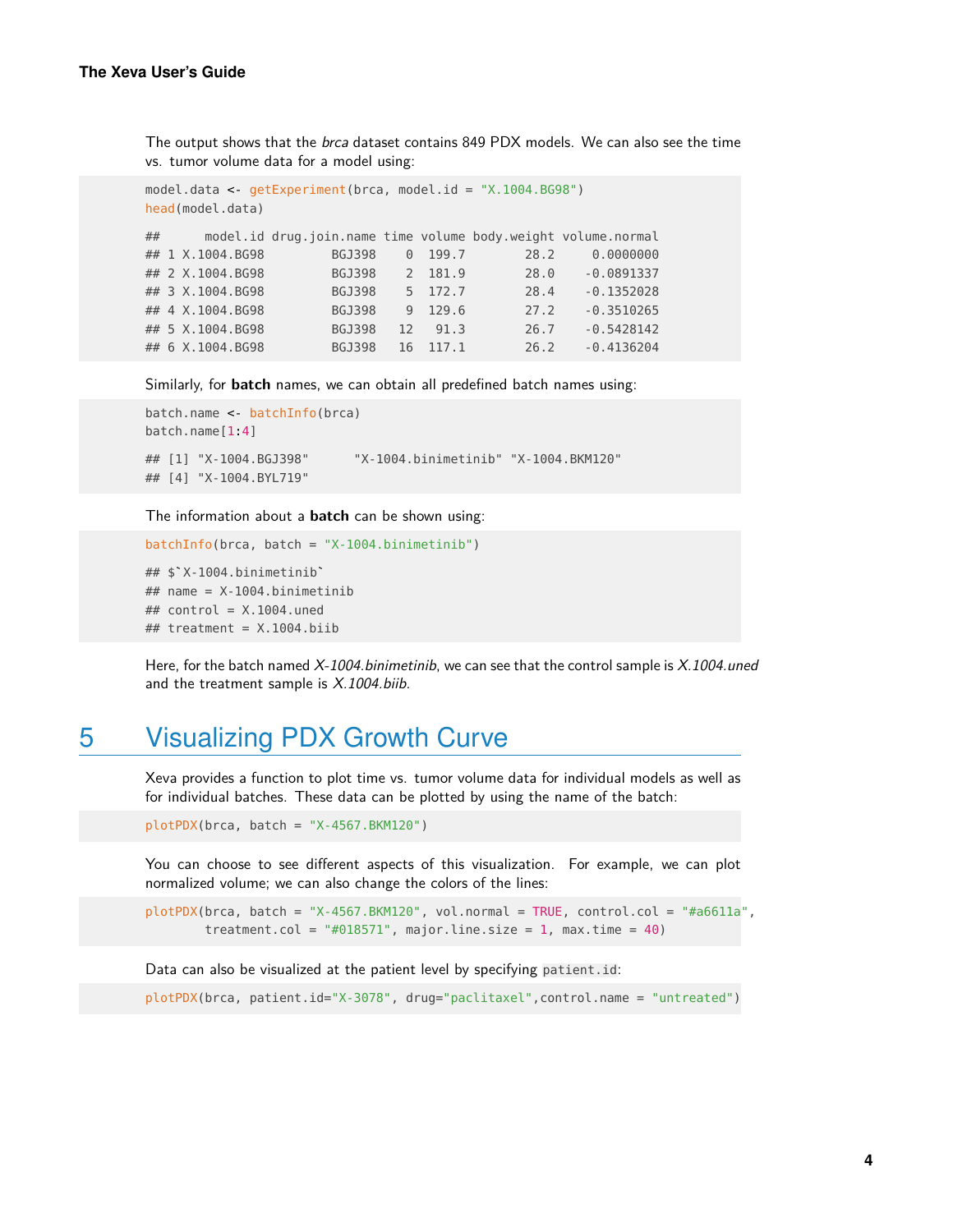

**Figure 2: Tumor growth curves for a batch of control and treated PDXs**



**Figure 3: Tumor growth curves for a batch of control and treated PDXs** Here, the volume is normalized and plots are truncated at 40 days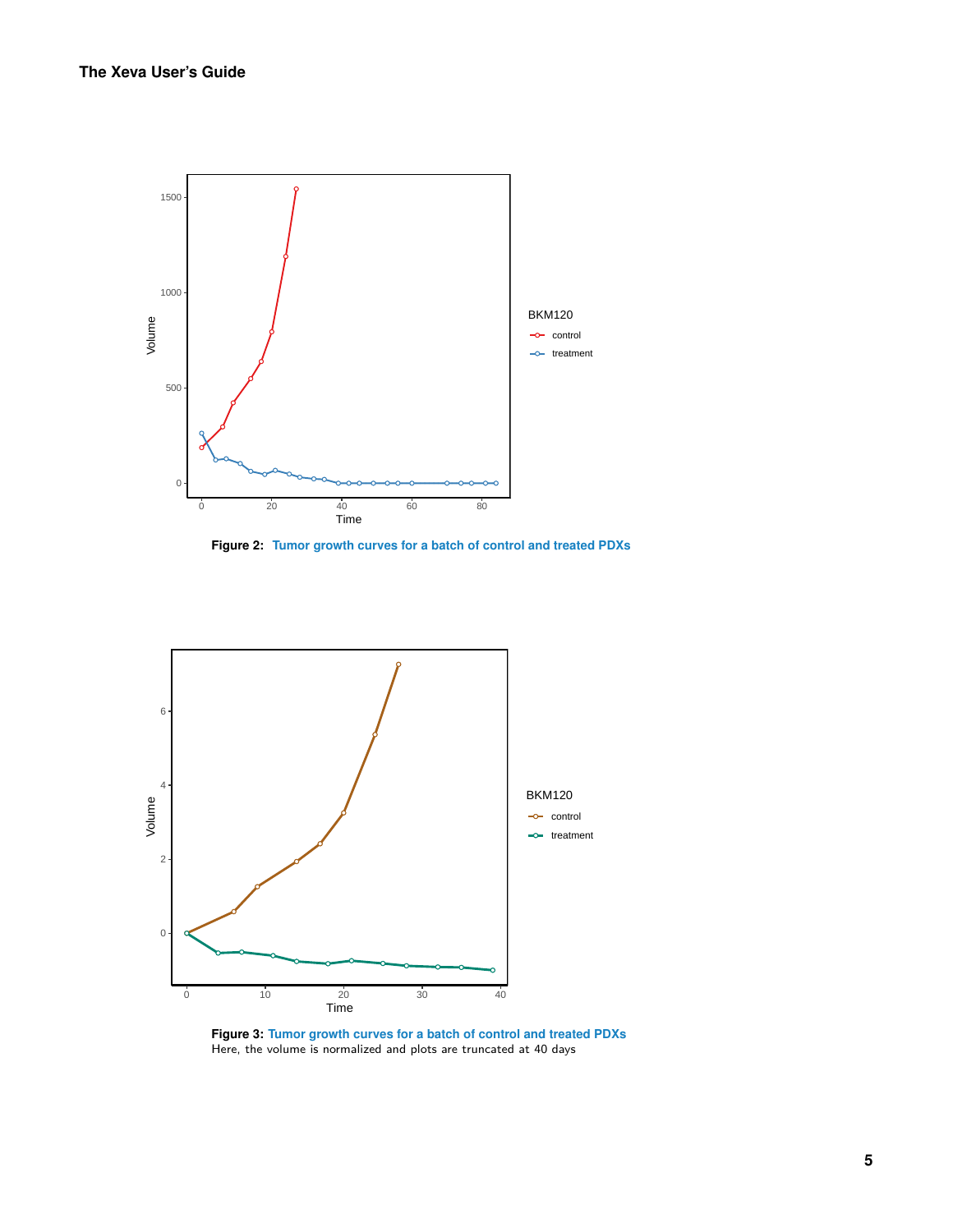

**Figure 4: Tumor growth curves for a batch of control and treated PDXs generated using patient ID and drug name**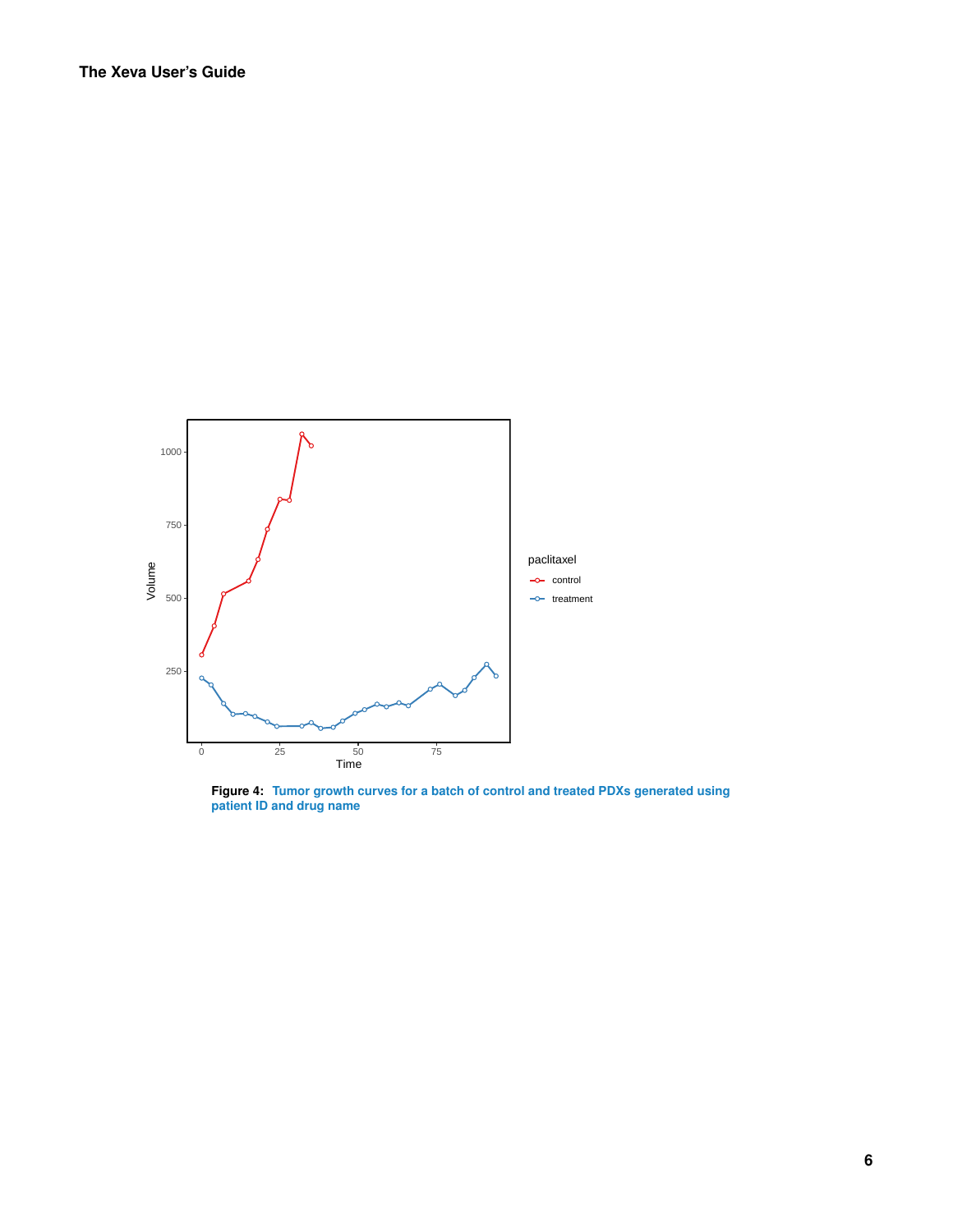# 6 Replicate-based PDX experiments

<span id="page-6-0"></span>Xeva can also handle replicate-based experiment design. The datasets included in the package also contain replicate-based PDX experiments. To plot replicate-based data:

```
data("repdx")
plotPDX(repdx, vol.normal = TRUE, batch = "P1")
```


**Figure 5: Tumor growth curves for a batch of control and treated PDXs with replicates**

plotPDX(repdx, batch = "P3", SE.plot = "errorbar")

plotPDX(repdx, batch = "P4", vol.normal = TRUE, SE.plot = "ribbon")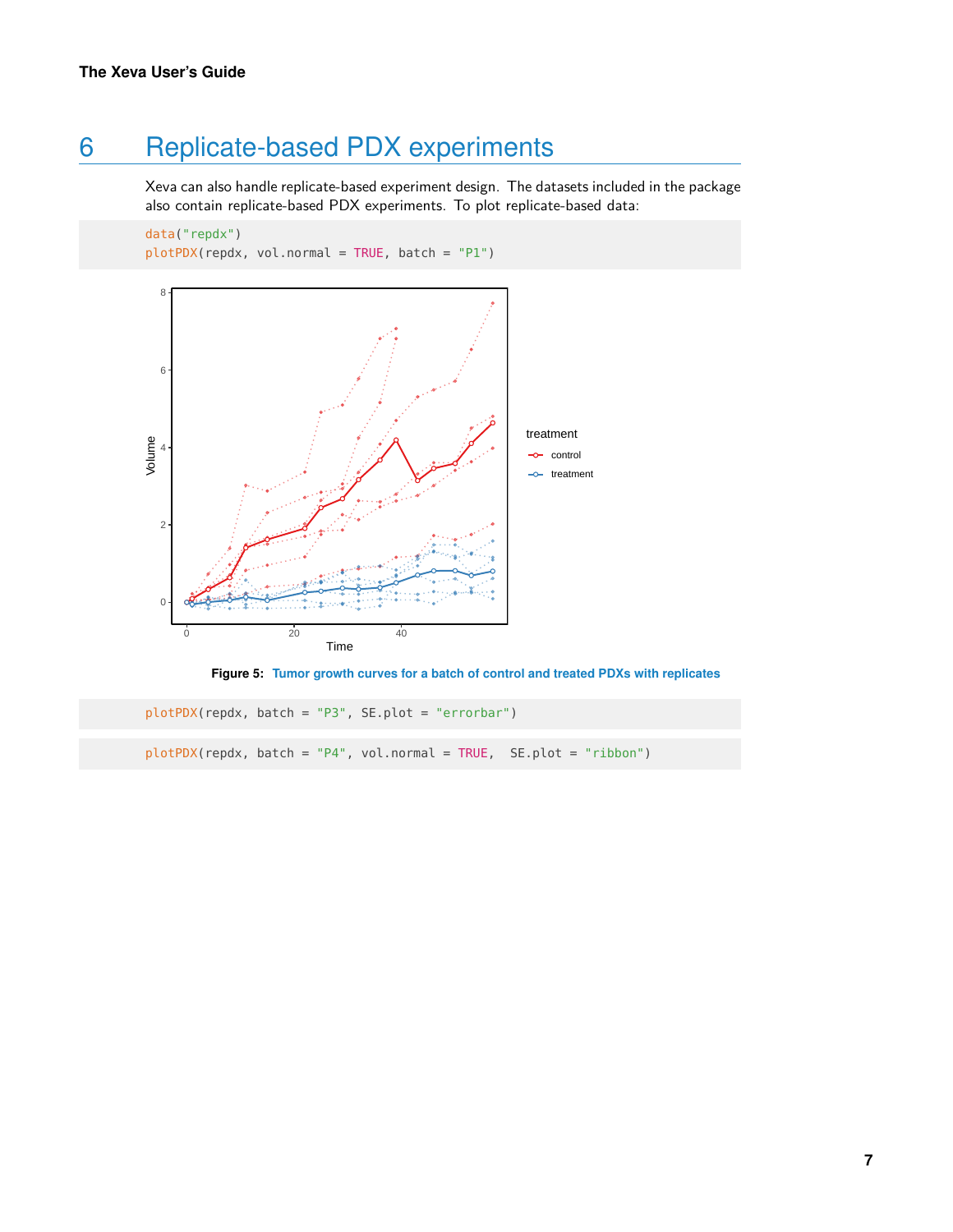







# 7 PDX Model Drug Response

<span id="page-7-0"></span>Xeva can effectively summarize PDX drug response data. Here we summarize the **mRECIST** values for the models in our dataset:

brca.mr <- summarizeResponse(brca, response.measure = "mRECIST") brca.mr[1:5, 1:4]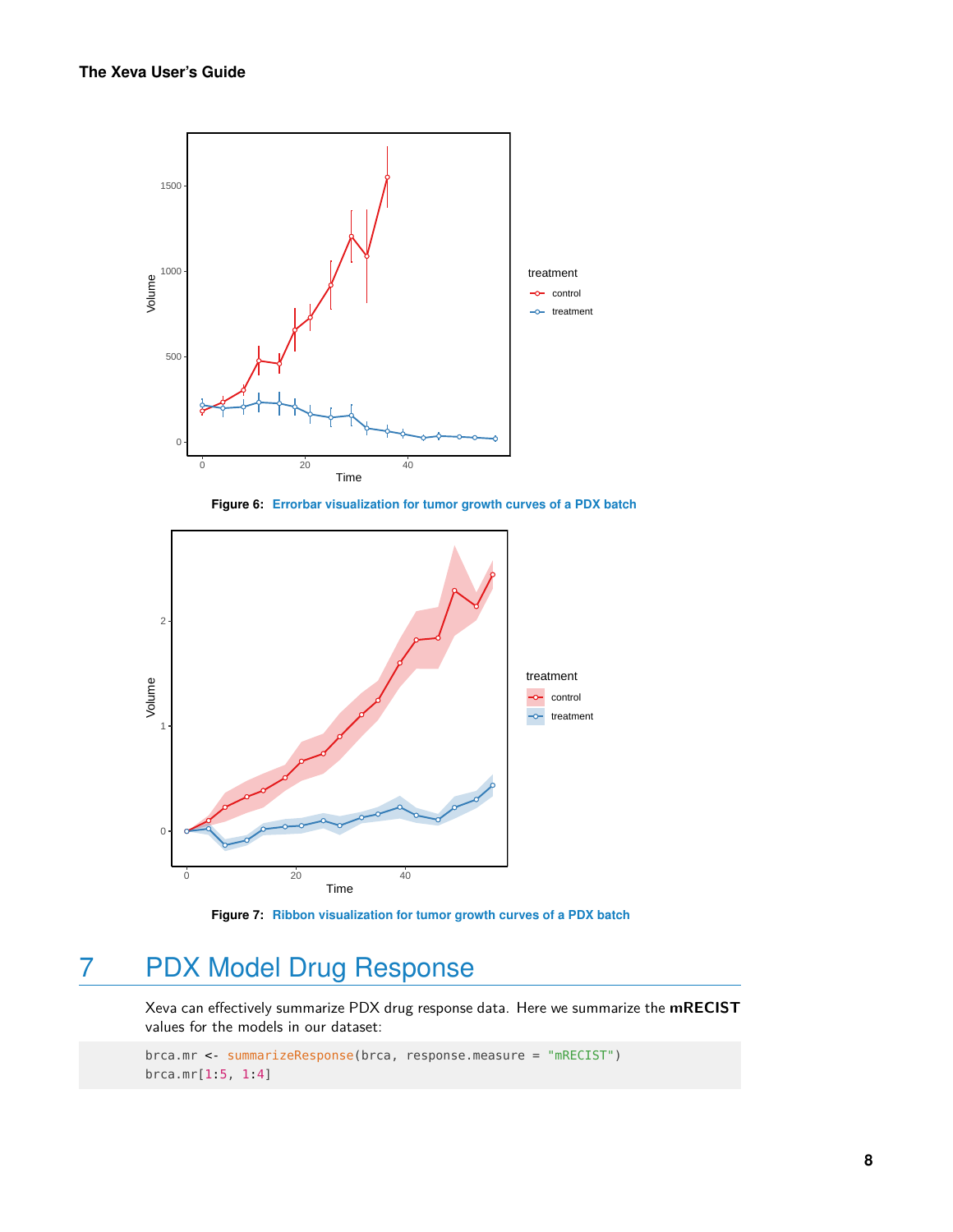| ## |                 |           |           | X-1004 X-1008 X-1286 X-1298 |           |
|----|-----------------|-----------|-----------|-----------------------------|-----------|
| ## | BGJ398          | <b>PR</b> | SD.       | PD.                         | SD        |
| ## | binimetinib     | <b>PD</b> | SD.       | SD.                         | <b>PD</b> |
| ## | BKM120          | SD        | SD        | SD.                         | <b>PR</b> |
| ## | <b>BYI 719</b>  | SD        | <b>PR</b> | SD.                         | PD.       |
|    | BYL719 + LEE011 | <b>PD</b> | .SD       | SD.                         | PD        |

These **mRECIST** values can be visualized using:

plotmRECIST(brca.mr, control.name="untreated", row\_fontsize=13, col\_fontsize=12)

```
## Warning in xtfrm.data.frame(x): cannot xtfrm data frames
```


**Figure 8: mRECIST plot for PDXE breast cancer data**

Waterfall plots are also commonly used to visualize PDX drug response data. Xeva provides a function to visualize and color waterfall plots:

```
waterfall(brca, drug="binimetinib", res.measure="best.average.response")
```
It is useful to color the bars of your waterfall plot by genomic properties. Here we create a waterfall plot for drug BYL719 and color it based on the mutation status of the CDK13 gene. First, we extract the genomic data for the models. Then, we can plot the waterfall plots:

```
mut <- summarizeMolecularProfiles(brca,drug = "BYL719", mDataType="mutation")
model.type <- Biobase::exprs(mut)["CDK13", ]
model.type[grepl("Mut", model.type)] <- "mutation"
model.type[model.type!="mutation"] <- "wild type"
model.color <- list("mutation"="#b2182b", "wild type"="#878787")
waterfall(brca, drug="BYL719", res.measure="best.average.response",
          model.id=names(model.type), model.type= model.type,
          type.color = model.color)
```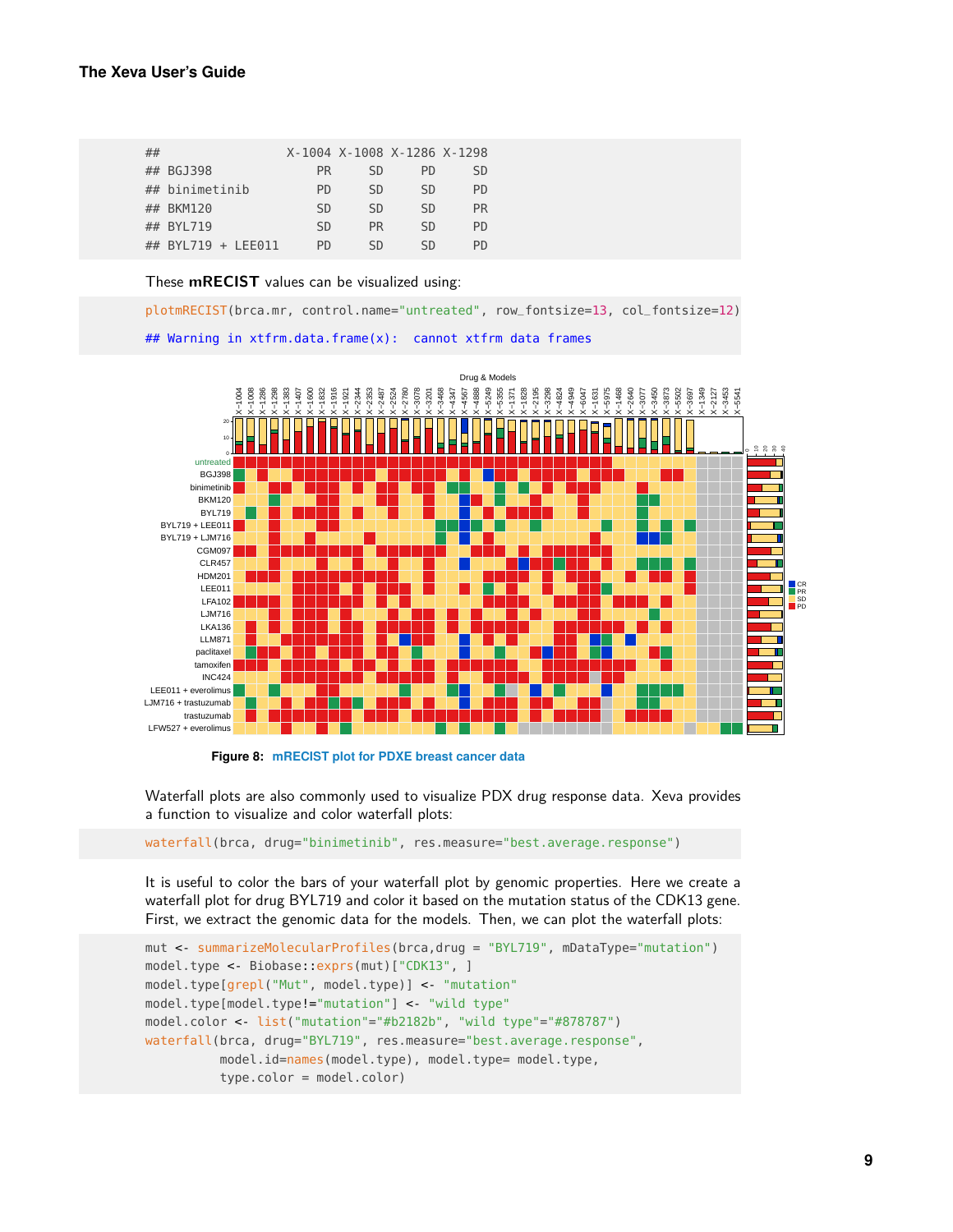#### **The Xeva User's Guide**



#### **Figure 10: Waterfall plot for BYL719 drug response in PDXs**

In Xeva we have implemented difference matrix to compute PDX response. The Xeva function **response** provides a unified interface for this purpose. In the example below we compute the angle between treatment and control PDXs

```
data("repdx")
response(repdx, batch="P1", res.measure="angle")
```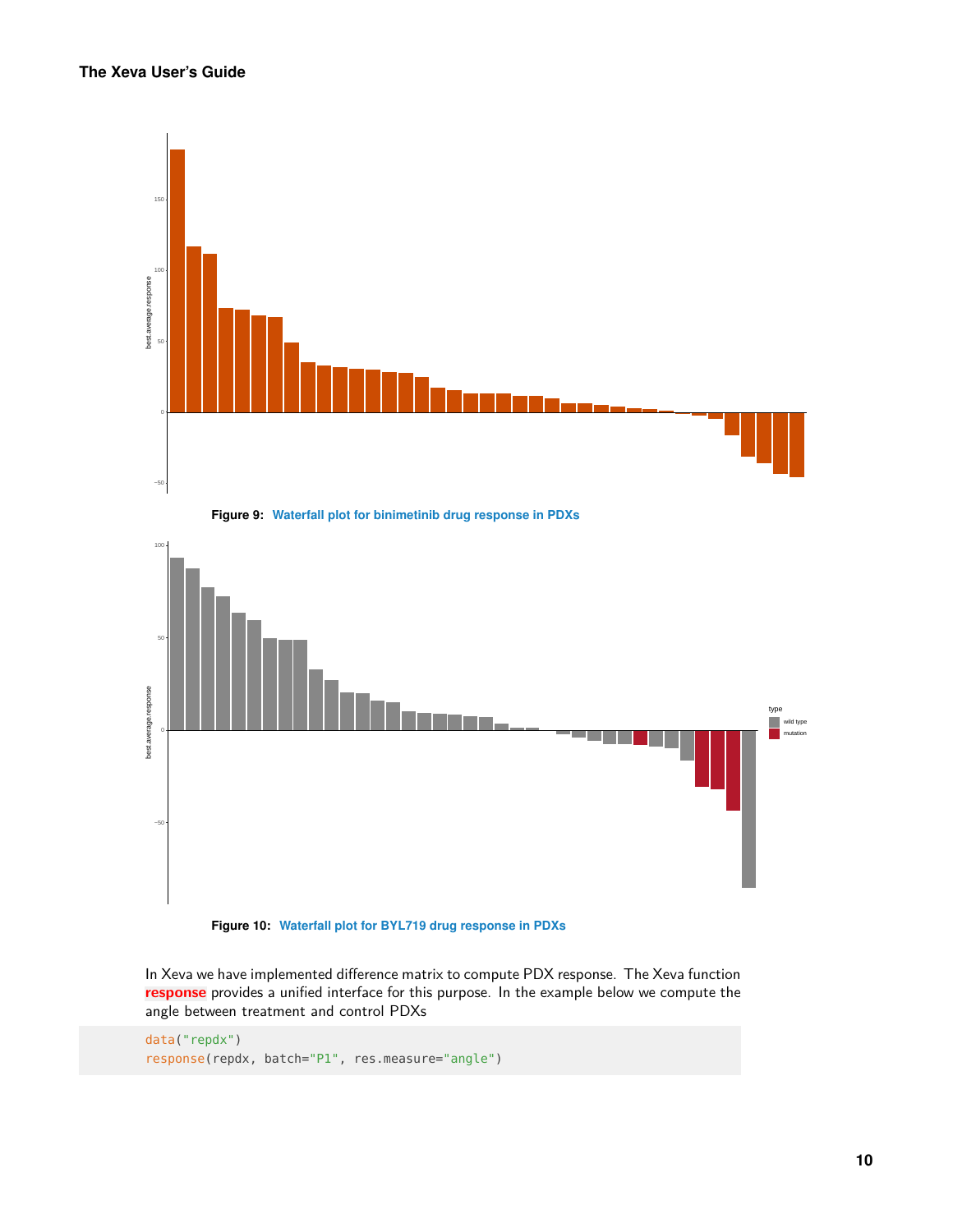```
## computing angle for batch P1
## angle = 18.665650
## control = 85.751806
## treatment = 67.086156
```
A function for linear mixed-effects model (lmm) has also been implemented.

```
data("repdx")
response(repdx, batch="P1", res.measure="lmm")
## computing lmm for batch P1
## Linear mixed-effects model fit by REML
## Data: data
## Log-restricted-likelihood: 3.184927
## Fixed: log(volume) ~ time * exp.type
## (Intercept) time exp.typetreatment
## 5.32592390 0.03091321 -0.28718018
## time:exp.typetreatment
## -0.01983870
##
## Random effects:
## Formula: ~1 | model.id
## (Intercept) Residual
## StdDev: 0.3802407 0.1975011
##
## Number of Observations: 194
## Number of Groups: 12
```
## <span id="page-10-0"></span>8 Gene-drug association

The main aim of the pharmacogenomic experiments is to find biomarkers for drug response prediction. The Xeva package provides the **drugSensitivitySig** function to compute the univariate association between PDX's molecular data (such as gene expression) and response to a drug (gene-drug association). In the example bellow, we are computing the association between gene expression (RNASeq) and slope of the PDXs for the drug 'tamoxifen' using linear regression (lm).

```
data(brca)
drugSensitivitySig(object=brca, drug="tamoxifen", mDataType="RNASeq",
                 features=c(1,2,3,4,5), sensitivity.measure="slope", fit="lm")
## Running for drug tamoxifen
## feature drug estimate se n tstat fstat
## 1 PIK3R6 tamoxifen 0.12174756 0.1654268 38 0.73596007 0.541637222
## 2 FGFR1 tamoxifen -0.16019355 0.1645143 38 -0.97373653 0.948162830
## 3 NTRK2 tamoxifen 0.16560706 0.1643653 38 1.00755487 1.015166810
## 4 AKT1 tamoxifen 0.00996873 0.1666584 38 0.05981535 0.003577876
## 5 FGFR4 tamoxifen 0.07953256 0.1661387 38 0.47871178 0.229164971
## pvalue df fdr
## 1 0.4665236 36 0.7775393
## 2 0.3366852 36 0.7775393
```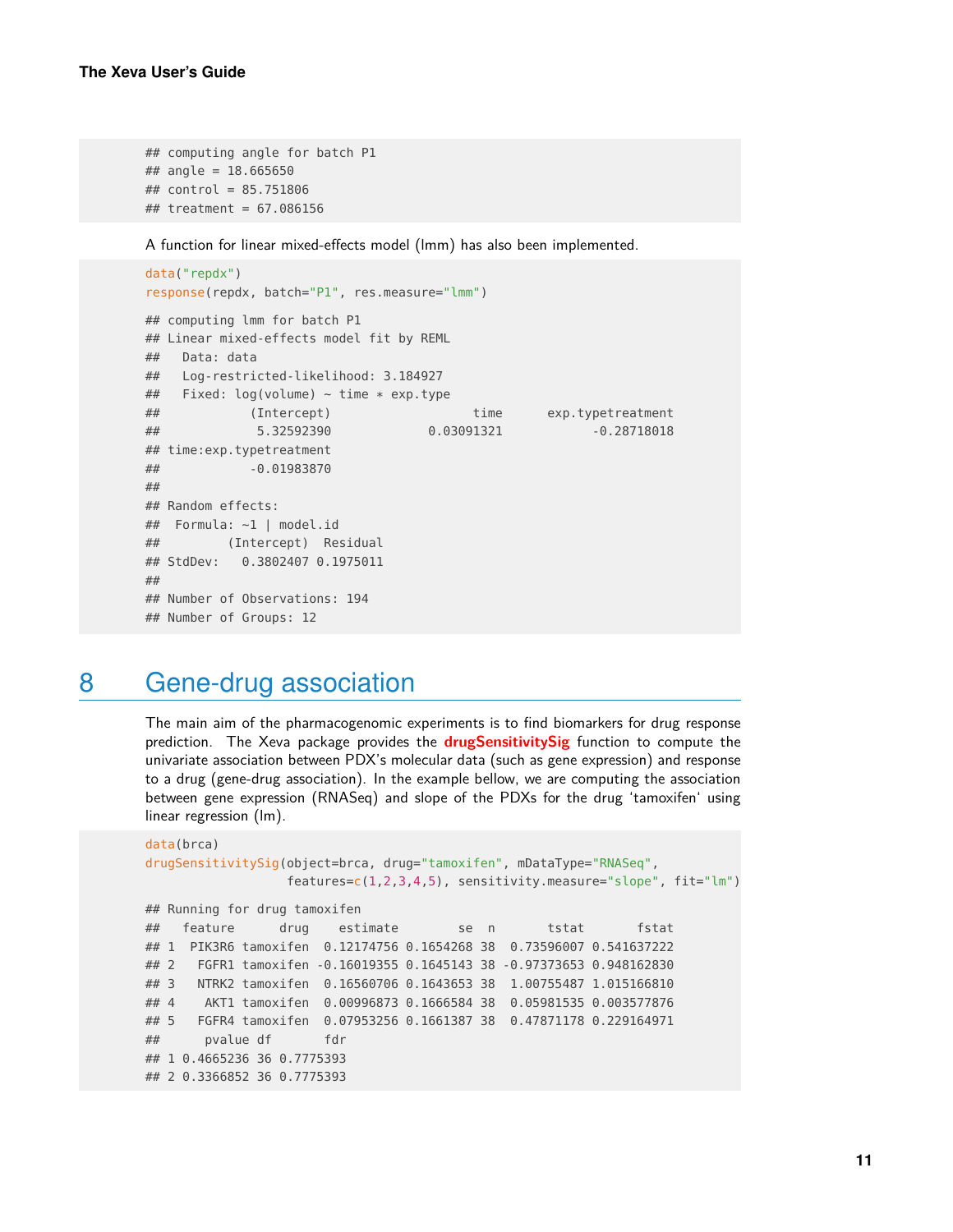## 3 0.3203927 36 0.7775393 ## 4 0.9526335 36 0.9526335 ## 5 0.6350385 36 0.7937981

In this above example we took only 5 features (genes), however this can be extended for any number of genes. For larger analyses, this function also provides out of box parallel computation. Users can set the number of cores using the parameter **nthread** in the function.

Users can choose different sensitivity measures of the PDX response for the association analysis by setting the parameter **sensitivity.measure**. For example, below we use best.average.response as the PDX's response matrix in the association analysis:

```
data(brca)
drugSensitivitySig(object=brca, drug="tamoxifen", mDataType="RNASeq",
                  features = c(1, 2, 3, 4, 5),
                  sensitivity.measure="best.average.response", fit = "lm")
## Running for drug tamoxifen
## feature drug estimate se n tstat fstat pvalue
## 1 PIK3R6 tamoxifen 0.10155551 0.1658050 38 0.6124998 0.3751559 0.5440570
## 2 FGFR1 tamoxifen 0.25347267 0.1612238 38 1.5721794 2.4717480 0.1246577
## 3 NTRK2 tamoxifen 0.15268488 0.1647125 38 0.9269782 0.8592885 0.3601112
## 4 AKT1 tamoxifen -0.19722241 0.1633931 38 -1.2070422 1.4569510 0.2352874
## 5 FGFR4 tamoxifen -0.06903067 0.1662691 38 -0.4151744 0.1723698 0.6804783
## df fdr
## 1 36 0.6800713
## 2 36 0.5882184
## 3 36 0.6001853
## 4 36 0.5882184
## 5 36 0.6804783
```
For the drug-gene association analysis, users can also choose a different method of association calculation (such as concordance index, Pearson or Spearman correlation) by setting the parameter fit.

```
data(brca)
drugSensitivitySig(object=brca, drug="tamoxifen", mDataType="RNASeq",
                  features=c(1,2,3,4,5),
                  sensitivity.measure="best.average.response", fit="pearson")
## Running for drug tamoxifen
## feature drug cor p.value
## 1 PIK3R6 tamoxifen 0.10155551 0.5440570
## 2 FGFR1 tamoxifen 0.25347267 0.1246577
## 3 NTRK2 tamoxifen 0.15268488 0.3601112
## 4 AKT1 tamoxifen -0.19722241 0.2352874
## 5 FGFR4 tamoxifen -0.06903067 0.6804783
```
### <span id="page-11-0"></span>9 Creating new Xeva object

New Xeva objects can be created using *createXevaSet*. The different components that are needed by the function is as follows: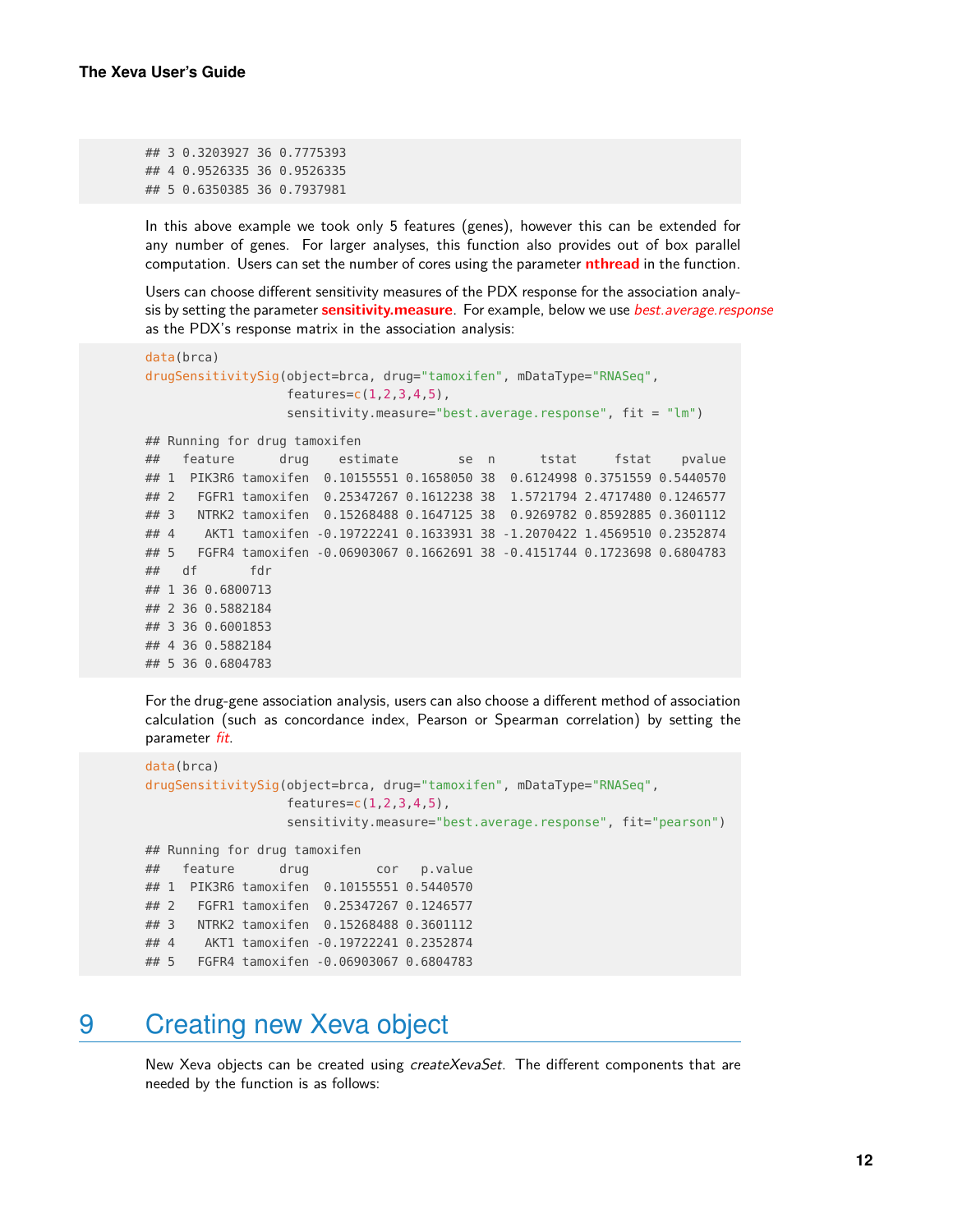**model** A data.frame containing **model.id** and other relevant model information, such as tissue of origin, patient ID, and passage information. All **PDXMI** variables can be inserted into this data.frame. A required column in the data.frame is **model.id**. An example of the **model** can be found in the package as:

```
model=read.csv(system.file("extdata", "model.csv", package = "Xeva"))
head(model)
## model.id tissue tissue.name patient.id
## 1 X.1004.biib BRCA Breast Cancer X-1004
## 2 X.1008.biib BRCA Breast Cancer X-1008
## 3 X.1286.biib BRCA Breast Cancer X-1286
## 4 X.1004.uned BRCA Breast Cancer X-1004
## 5 X.1008.uned BRCA Breast Cancer X-1008
## 6 X.1286.uned BRCA Breast Cancer X-1286
```
**drug** A data.frame containing information about the drugs used in the experiments. The required column is **drug.id**. An example of the **drug** can be found in the package as:

```
drug=read.csv(system.file("extdata", "drug.csv", package = "Xeva"))
head(drug)
## drug.id standard.name treatment.target treatment.type
## 1 binimetinib binimetinib MAP2K1, MAP2K2, MAPK single
## 2 untreated untreated UNKNOWN,Untreated single
```
**experiment** A data.frame with time vs. tumor volume information. The required columns are **model.id**, **time**, **volume**, and **drug**. Other avaliable information such as dose amount and mouse weight can be specified as columns of this data.frame . An example of the **experiment** can be found in the package as:

```
experiment=read.csv(system.file("extdata","experiments.csv",package="Xeva"))
head(experiment)
## model.id time volume drug
## 1 X.1004.biib 0 250.8 binimetinib
## 2 X.1004.biib 3 320.4 binimetinib
## 3 X.1004.biib 7 402.3 binimetinib
## 4 X.1004.biib 11 382.6 binimetinib
## 5 X.1004.biib 18 384.0 binimetinib
## 6 X.1004.biib 22 445.9 binimetinib
```
**expDesign** This is an R **list** object that contains the batch information. Each element of the list should have 3 components **batch.name**, **treatment** and **control**. The model.ids in the treatment and control must be present in **model** variable described earlier. An example of expDesign is: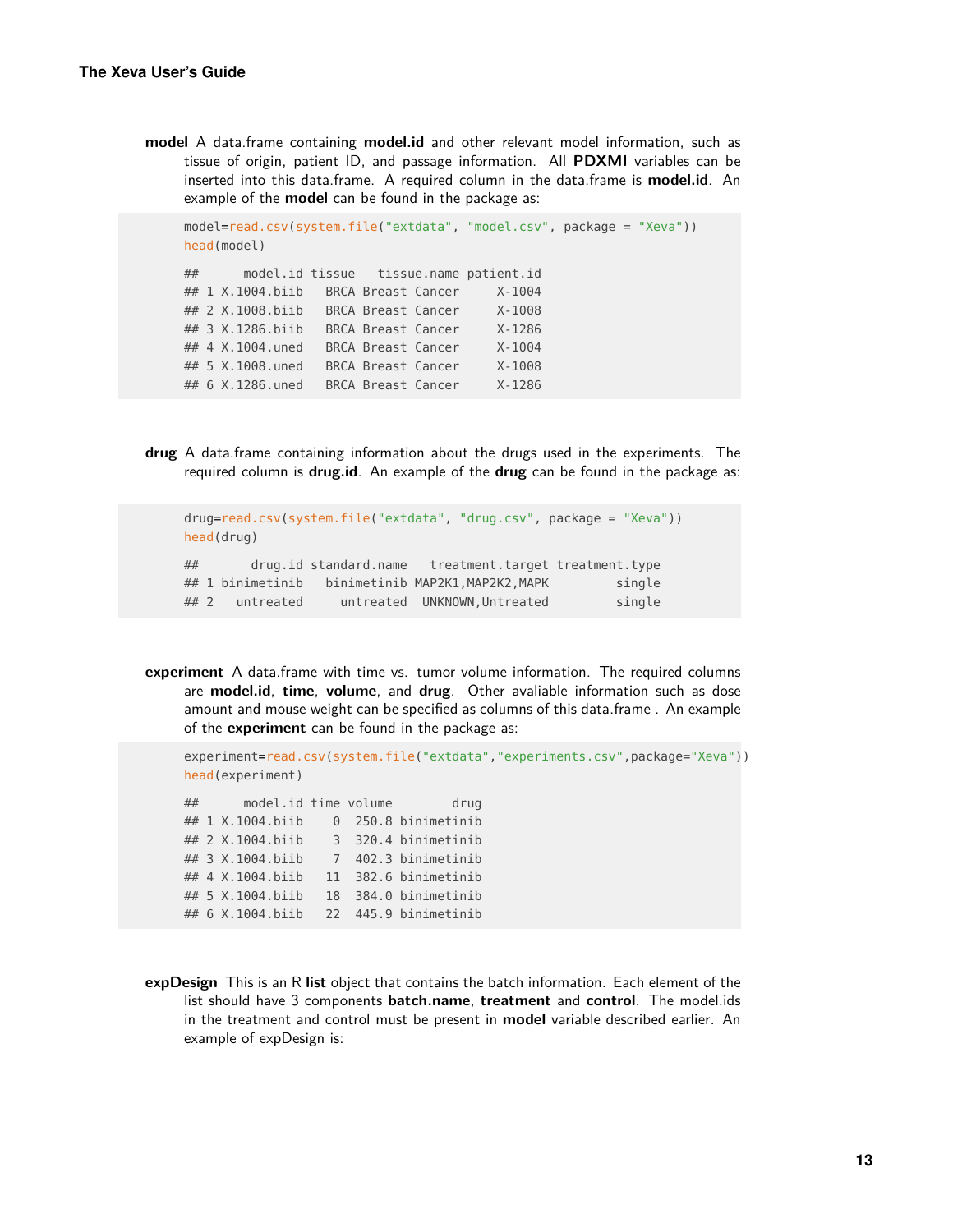```
expDesign=readRDS(system.file("extdata","batch_list.rds",package="Xeva"))
expDesign[[1]]
## $batch.name
## [1] "X-1004.binimetinib"
##
## $treatment
## [1] "X.1004.biib"
##
## $control
## [1] "X.1004.uned"
```
**molecularProfiles** This list contains all the molecular data such as RNAseq or mutation information. Each element of this list should contain an **ExpressionSet** object. An example of such an object is:

```
RNASeq=readRDS(system.file("extdata", "rnaseq.rds", package = "Xeva"))
print(RNASeq)
## ExpressionSet (storageMode: lockedEnvironment)
## assayData: 22 features, 2 samples
## element names: exprs
## protocolData: none
## phenoData
## sampleNames: X-1004 X-1008
## varLabels: biobase.id patient.id ... tissue (5 total)
## varMetadata: labelDescription
## featureData
## featureNames: PIK3R6 FGFR1 ... TUBB3 (22 total)
## fvarLabels: geneName ensembl.id
## fvarMetadata: labelDescription
## experimentData: use 'experimentData(object)'
## Annotation:
```
**modToBiobaseMap** A data.frame which contains mapping between the PDX model.id and the molecularProfiles sample names. It requires 3 variables: **model.id**, **biobase.id**, and **mDataType**. An example of modToBiobaseMap is:

```
modToBiobaseMap=read.csv(system.file("extdata","modelToExpressionMap.csv",
                                 package = "Xeva"))
head(modToBiobaseMap)
## model.id biobase.id mDataType
## 1 X.1004.biib X-1004 RNASeq
## 2 X.1004.uned X-1004 RNASeq
## 3 X.1008.biib X-1008 RNASeq
## 4 X.1008.uned X-1008 RNASeq
```
A new Xeva object can be created as: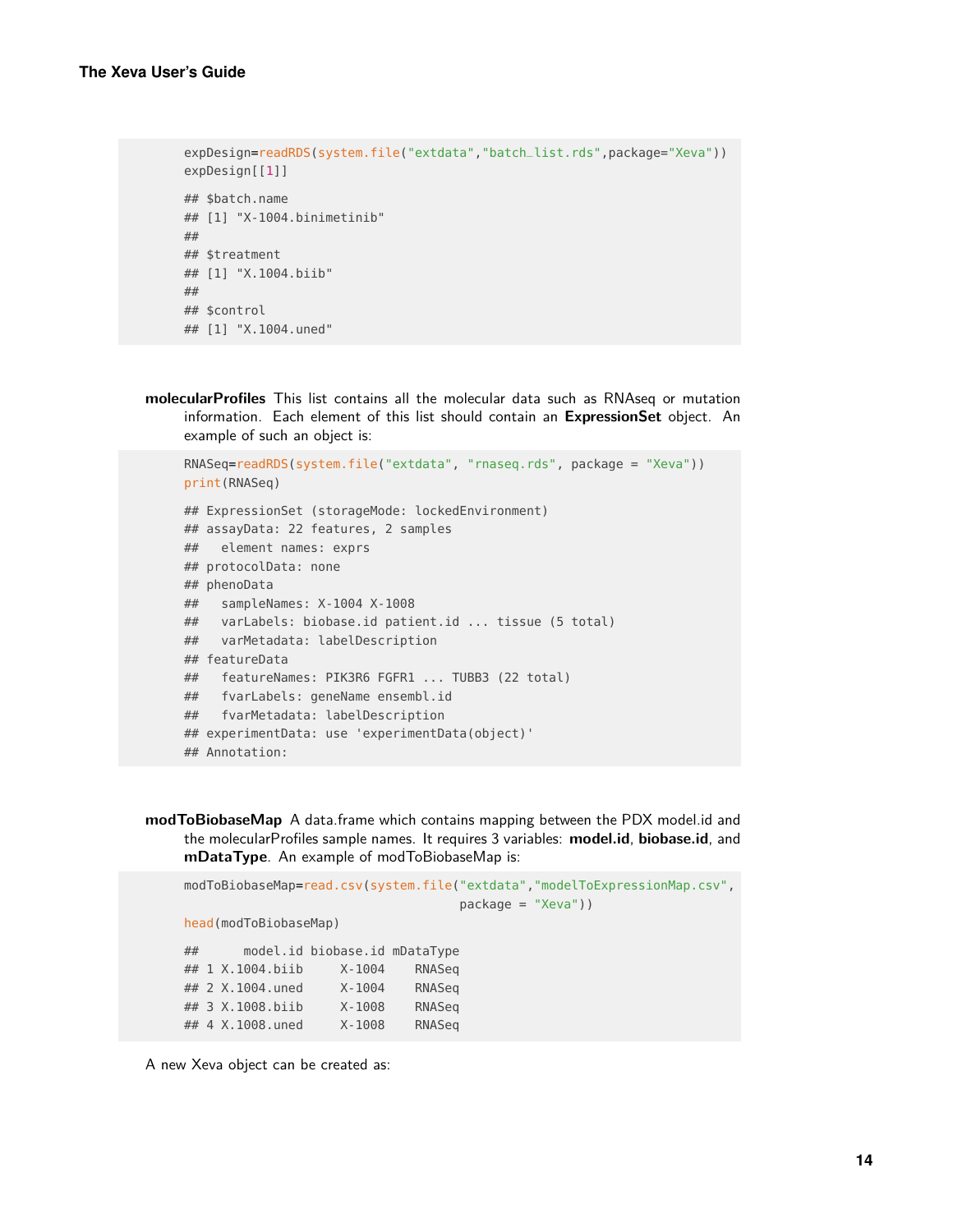```
xeva.set=createXevaSet(name="example xevaSet", model=model, drug=drug,
                       experiment=experiment, expDesign=expDesign,
                       molecularProfiles=list(RNASeq = RNASeq),
                       modToBiobaseMap = modToBiobaseMap)
## Drug columns are
## drug
print(xeva.set)
## XevaSet
## name: example xevaSet
## Creation date: Tue Apr 26 18:24:15 2022
## Number of models: 6
## Number of drugs: 2
## Moleculer dataset: RNASeq
```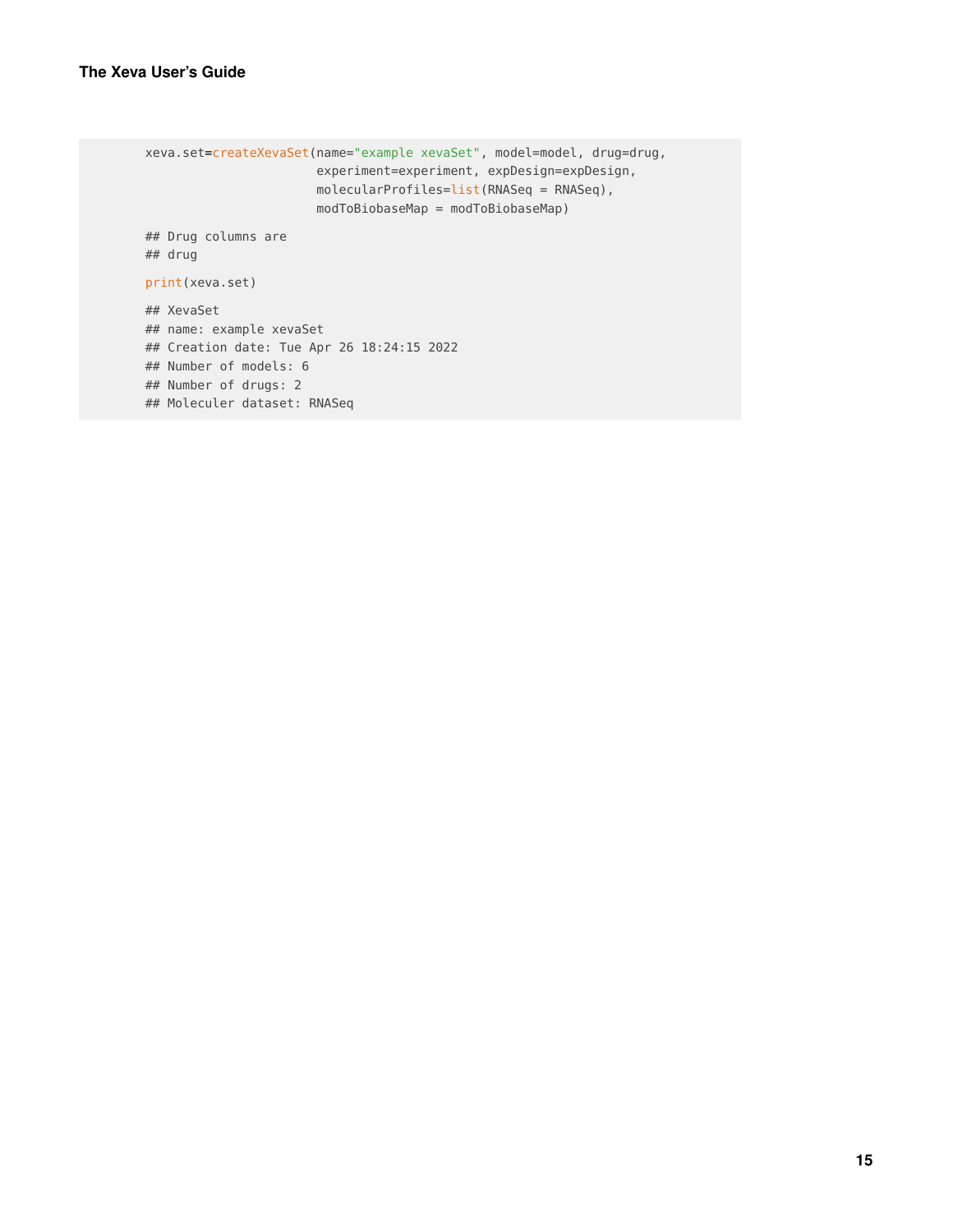# **References**

- <span id="page-15-0"></span>[1] Arvind Singh Mer, Wail Ba-alawi, Petr Smirnov, Yi Xiao Wang, Ben Brew, Janosch Ortmann, Ming-Sound Tsao, David Cescon, Anna Goldenberg, and Benjamin Haibe-Kains. Integrative pharmacogenomics analysis of patient derived xenografts. bioRxiv, 2018. URL: [https://www.biorxiv.org/content/early/2018/11/16/471227,](https://www.biorxiv.org/content/early/2018/11/16/471227) [arXiv:https://www.biorxiv.org/content/early/2018/11/16/471227.full.pdf](http://arxiv.org/abs/https://www.biorxiv.org/content/early/2018/11/16/471227.full.pdf), [doi:10.1101/471227](http://dx.doi.org/10.1101/471227).
- <span id="page-15-1"></span>[2] Hui Gao, Joshua M Korn, Stéphane Ferretti, John E Monahan, Youzhen Wang, Mallika Singh, Chao Zhang, Christian Schnell, Guizhi Yang, Yun Zhang, et al. High-throughput screening using patient-derived tumor xenografts to predict clinical trial drug response. Nature medicine, 21(11):1318, 2015.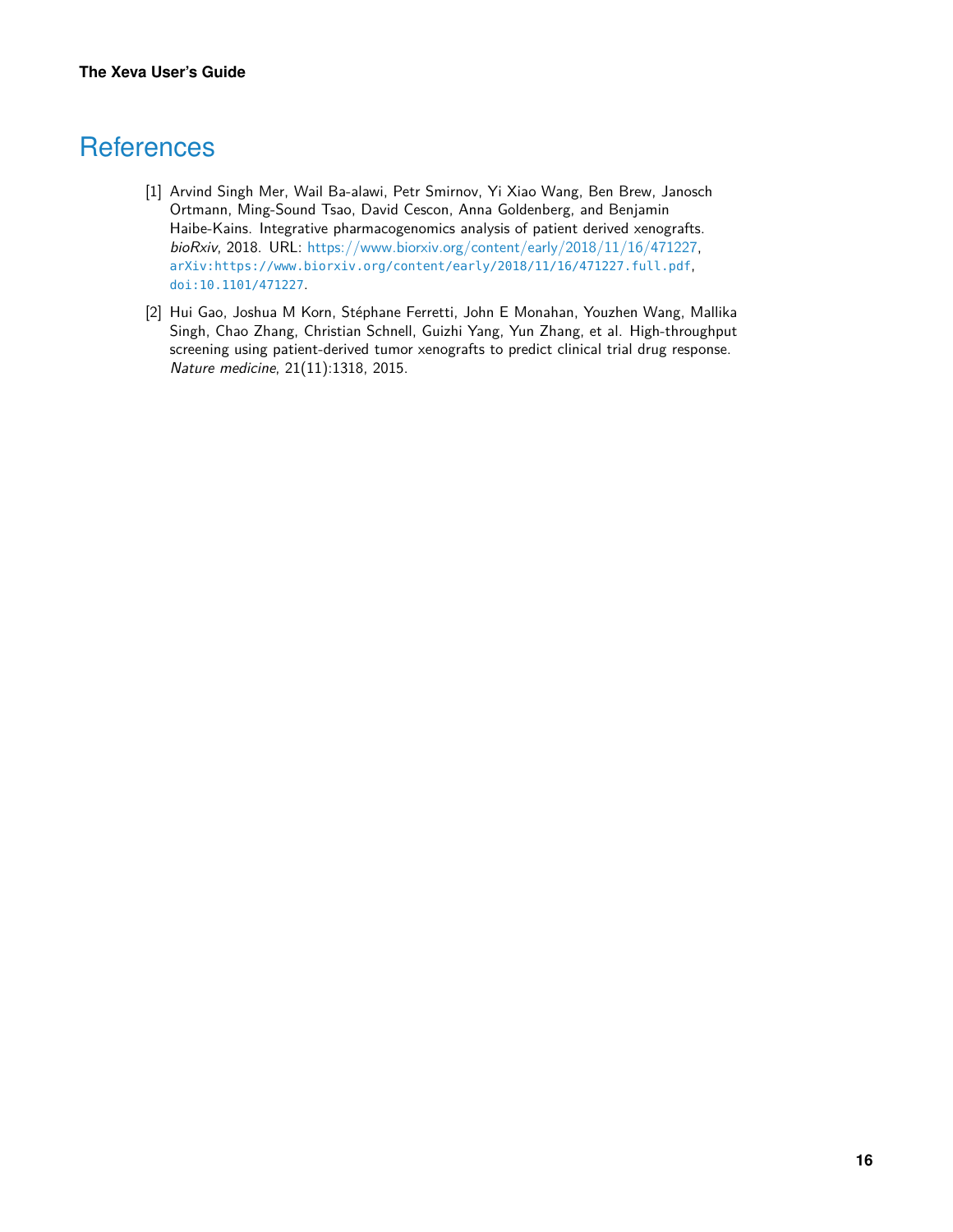# 10 SessionInfo

```
sessionInfo()
```

```
## R version 4.2.0 RC (2022-04-19 r82224)
## Platform: x86_64-pc-linux-gnu (64-bit)
## Running under: Ubuntu 20.04.4 LTS
##
## Matrix products: default
## BLAS: /home/biocbuild/bbs-3.15-bioc/R/lib/libRblas.so
## LAPACK: /home/biocbuild/bbs-3.15-bioc/R/lib/libRlapack.so
##
## locale:
## [1] LC_CTYPE=en_US.UTF-8 LC_NUMERIC=C
## [3] LC_TIME=en_GB LC_COLLATE=C
## [5] LC_MONETARY=en_US.UTF-8 LC_MESSAGES=en_US.UTF-8
## [7] LC_PAPER=en_US.UTF-8 LC_NAME=C
## [9] LC_ADDRESS=C LC_TELEPHONE=C
## [11] LC_MEASUREMENT=en_US.UTF-8 LC_IDENTIFICATION=C
##
## attached base packages:
## [1] stats graphics grDevices utils datasets methods base
### other attached packages:
## [1] Biobase_2.56.0 BiocGenerics_0.42.0 Xeva_1.12.0
##
## loaded via a namespace (and not attached):
## [1] NISTunits_1.0.1 backports_1.4.1
## [3] circlize_0.4.14 fastmatch_1.1-3
## [5] sm_2.2-5.7 plyr_1.8.7
## [7] igraph_1.3.1 shinydashboard_0.7.2
## [9] BiocParallel_1.30.0 SnowballC_0.7.0
## [11] GenomeInfoDb_1.32.0 ggplot2_3.3.5
## [13] digest_0.6.29 BumpyMatrix_1.4.0
## [15] foreach_1.5.2 htmltools_0.5.2
## [17] magick_2.7.3 fansi_1.0.3
## [19] magrittr_2.0.3 checkmate_2.1.0
## [21] BBmisc_1.12 cluster_2.1.3
## [23] doParallel_1.0.17 limma_3.52.0
## [25] ComplexHeatmap_2.12.0 celestial_1.4.6
## [27] matrixStats_0.62.0 piano_2.12.0
## [29] colorspace_2.0-3 xfun_0.30
## [31] dplyr_1.0.8 crayon_1.5.1
## [33] RCurl_1.98-1.6 jsonlite_1.8.0
## [35] iterators_1.0.14 glue_1.6.2
## [37] gtable_0.3.0 zlibbioc_1.42.0
## [39] XVector_0.36.0 GetoptLong_1.0.5
## [41] DelayedArray_0.22.0 coop_0.6-3
## [43] shape_1.4.6 maps_3.4.0
## [45] scales_1.2.0 DBI_1.1.2
## [47] relations_0.6-12 Rcpp_1.0.8.3
```